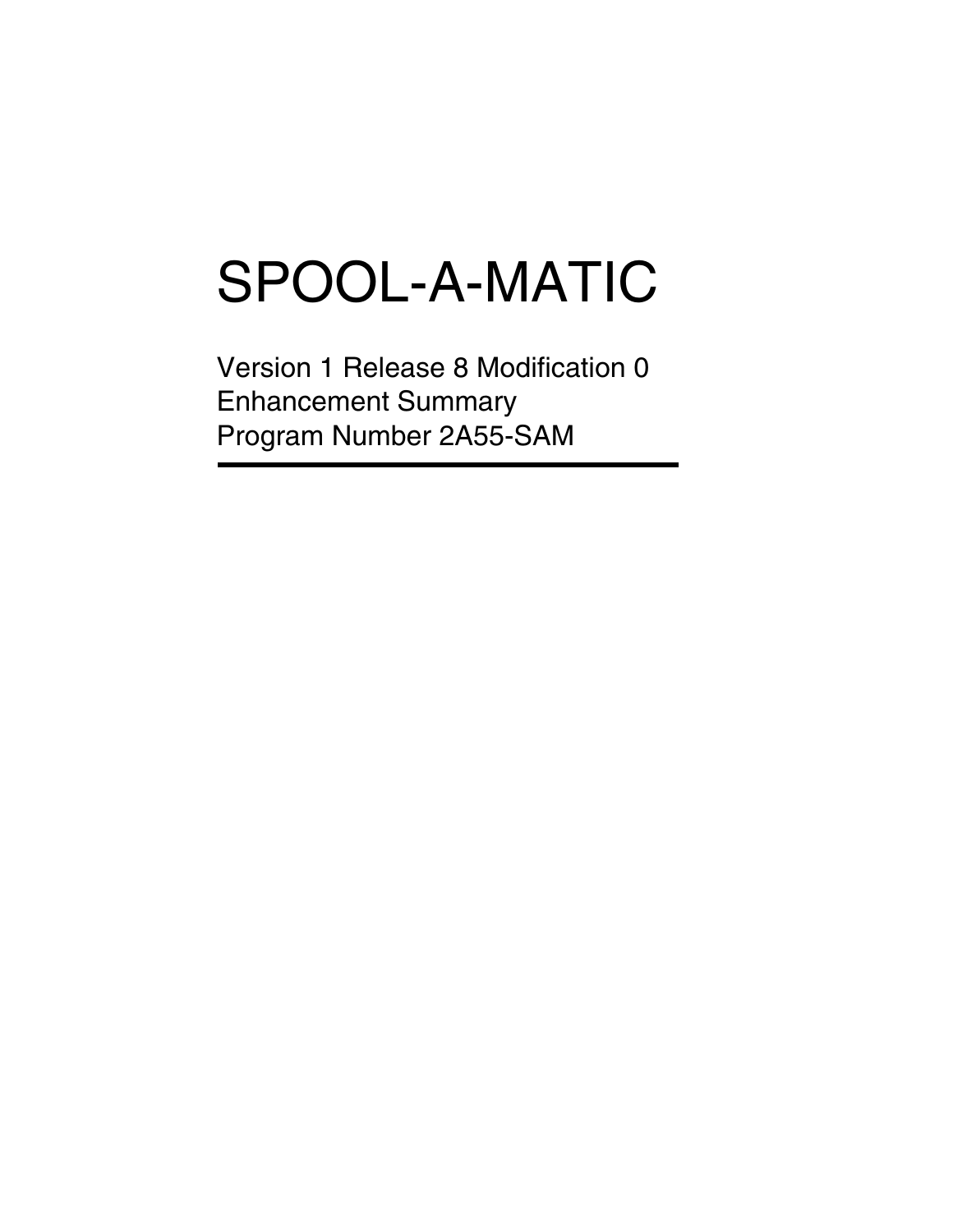**Seventh Edition (January 2005)**



809 W Howe St Seattle, WA 98119

Phone: (206) 284-5078 Fax: (206) 284-5029<br>E-mail: support@gumb E-mail: support@gumbo.com<br>Web: www.gumbo.com www.gumbo.com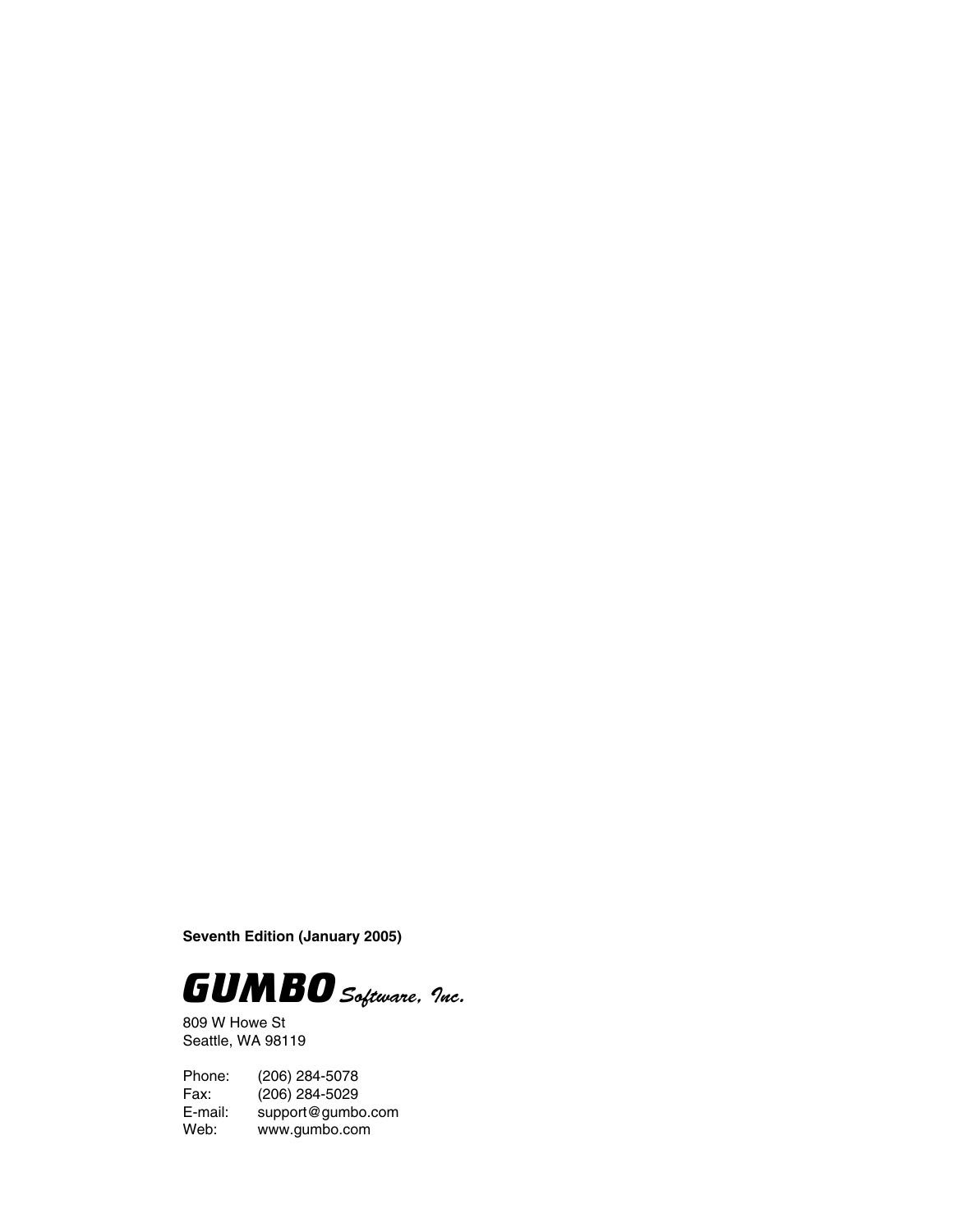# **Installation Instructions**

## **Restoring the new release**

Read the Enhancement Summary to determine if any changes affect your installation. To install Ver 1 Rel 8 Mod 0, sign on as the security officer.

1. Verify that your machine is at OS/400 V5R1M0 or later by running:

DSPDTAARA DTAARA(QGPL/QSS1MRI)

- 2. Mount the distribution media in the appropriate device.
- 3. Submit the Restore Licensed Program (RSTLICPGM) command to batch:

RSTLICPGM LICPGM(2A55SAM) DEV(device-name) LNG(2924)

**Note:** You may receive inquiry message CPA3DE4 "Directory not registered. (C G)". If you do, you will receive it three times. In all cases it is safe to take a "G".

4. Enter your permanent authorization code.

# **Enhancements for Spool-A-Matic Version 1 Release 8 Modification 0**

#### **What's In This Section**

This section provides information on Spool-a-Matic enhancements for the current release, notes any customer code implications, and describes where to find more information when applicable.

# **Spooled File Splitting Added**

The Spool Convert (SPLCONVERT) command has been enhanced to allow splitting of a spooled file based on data found on each page. The new Object (TOOBJ) special value \*PAGDTA and new Page data (PAGDTA) parameter specify where in the path to substitute the data and where on the page the data is located. All pages with identical data are grouped together and converted. A separate PC file is generated for each unique value of the page data. \*PAGDTA is enabled for APF FFT HTM PDF RTF and TXT conversions. For additional information see the command's help text and the manual.

# **Fidelity (FIDELITY) Parameter Added**

A new parameter, Fidelity (FIDELITY), has been added. It specifies whether conversion continues when errors are encountered. The possible values are:

# **\*RESOURCE**

Conversion stops when print resources referenced by the spooled file are not found.

# **\*CONTENT**

Conversion continues when errors are found.

The default value **\*RESOURCE** gives the previous release's behavior of failing the conversion if a print resource (\*PAGSEG or \*OVL) is not found during processing.

# **Paper Manual Removed From New Release Materials**

The paper manual has been removed from the new release materials. The contents are available as help text (Option 1 from the menu) and as printable PDFs located in the /Gumbo/Proddata/2A55SAM/doc directory on your system.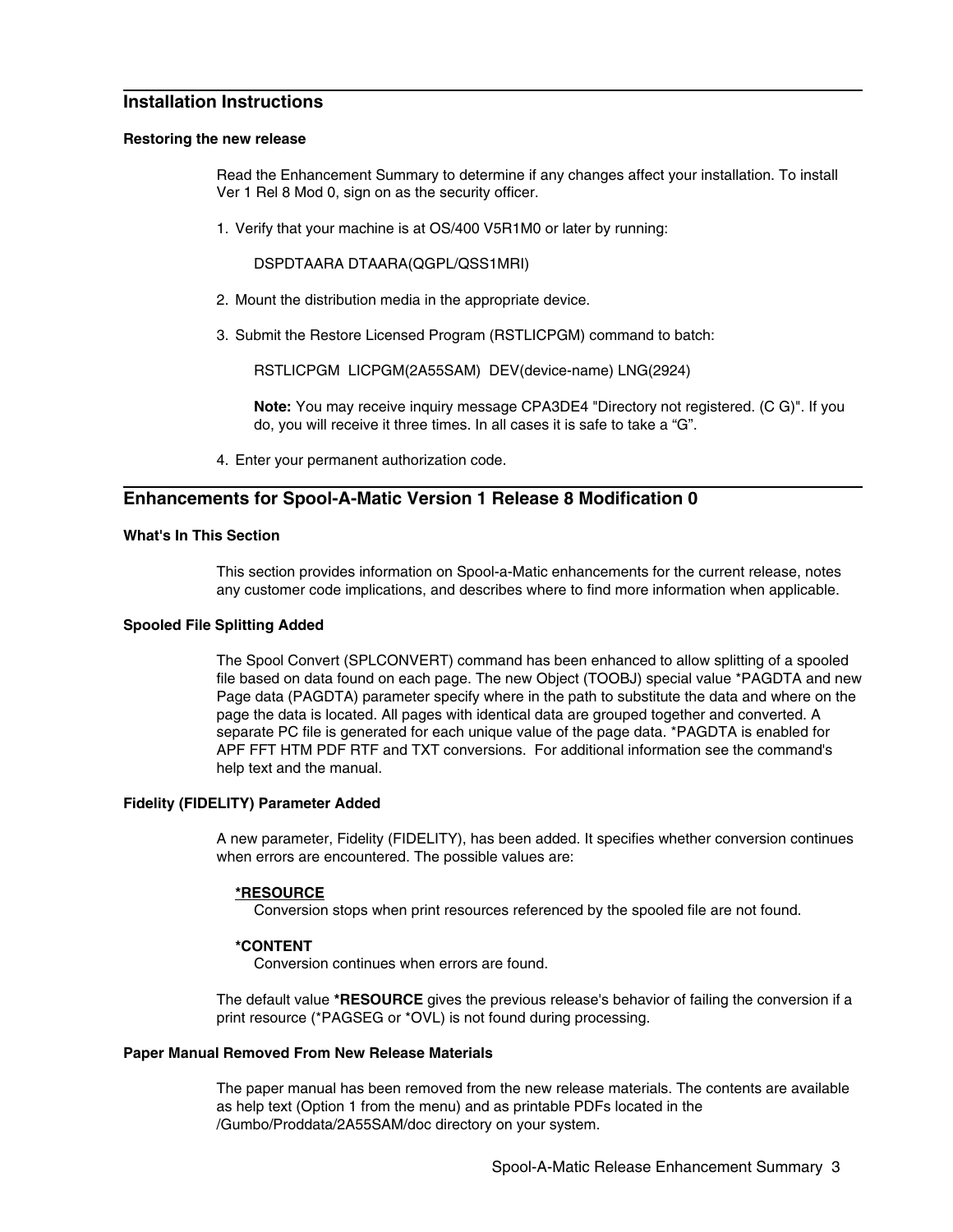# **Display Page Data (DSPPAGDTA) Command Added**

A new command, Display Page Data (DSPPAGDTA), has been added to Spool-a-Matic. The command allows you to display selected data from within a spooled file. The command supports output to a display, to print, and most interestingly to an output file.

For example, by displaying the page position of the customer number in spooled files containing invoices, you can create an index from customer number to the related spooled files that contain their invoices.

The command takes the identity of a spooled file and page data selection as input. The page data parameter allows you to specify the line, position, and length of the data to be retrieved from each page. Additionally, the page data parameter allows you to specify that "off page" data, such as that specified on the DDS STRPAGGRP() and DOCIDXTAG() keywords, should be retrieved. Multiple page data specifications are support.

The Display Page Data (DSPPAGDTA) command to generates output files with PDPAGDRF as the record. PDPAGDRF is made up of several groups of fields that describe an element of the page.

- **o** Spooled file. These fields provide information about the spooled file from which the data was taken.
	- PDJSYS Name of the system where the job that created the spooled file ran.

| <b>I DUCK THAIRS OF LIFE SYSTEM</b> WHERE LIFE JOD THAIR CREATED THE SPOCKED III |
|----------------------------------------------------------------------------------|
| PDJJOB Name of the job that created the spooled file.                            |
| PDJUSR Name of the user who produced the spooled file.                           |
| PDJNBR Number of the job in the system.                                          |
| PDJSPF Name of the spooled file.                                                 |
| PDJSP# Spooled file number within the job.                                       |

- **o** Location. These fields describe the location of the data in the spooled file.
	- PDPAGE Page number.
	- PDLINE Line number the data appears on. The possible special values and their meanings are:

**-53 = \*DOCIDXTAG:** The data was added to the spooled file using the DDS DOCIDXTAG() keyword at either the page level or group level.

**-54 = \*DOCIDXPAG:** The data was added to the spooled file using the DDS DOCIDXTAG() keyword at the page level.

**-55 = \*DOCIDXGRP:** The data was added to the spooled file using the DDS DOCIDXTAG() keyword at the group level.

**-56 = \*STRPAGGRP:** The data was added to the spooled file using the DDS STRPAGGRP() keyword.

**-57 = \*DOCIDXTAGP:** The data was added to the spooled file using the DDS DOCIDXTAG() keyword at the page level, group level or was propagated from the group level to all pages in the group.

**-58 = \*DOCIDXGRPP:** The data was added to the spooled file using the DDS DOCIDXTAG() keyword at the group level or was propagated from the group level to all pages in the group.

**-59 = \*STRPAGGRPP:** The data was added to the spooled file using the DDS STRPAGGRP() keyword or was propagated from the keyword to all pages in the page group.

- PDSPOS Position on the line the data starts. When PDLINE contains one of the special values, PDPOS is zero.
- **o** Data. These fields contain the data.

PDVLEN Length of data contained in the following field.

PDVDTA Data retrieved from the page. When PDLINE is one of the special values related to the DDS STRPAGGRP() keyword, PDVDTA contains the "group-name" specified. When PDLINE is one of the special values related to the DDS DOCIDXTAG()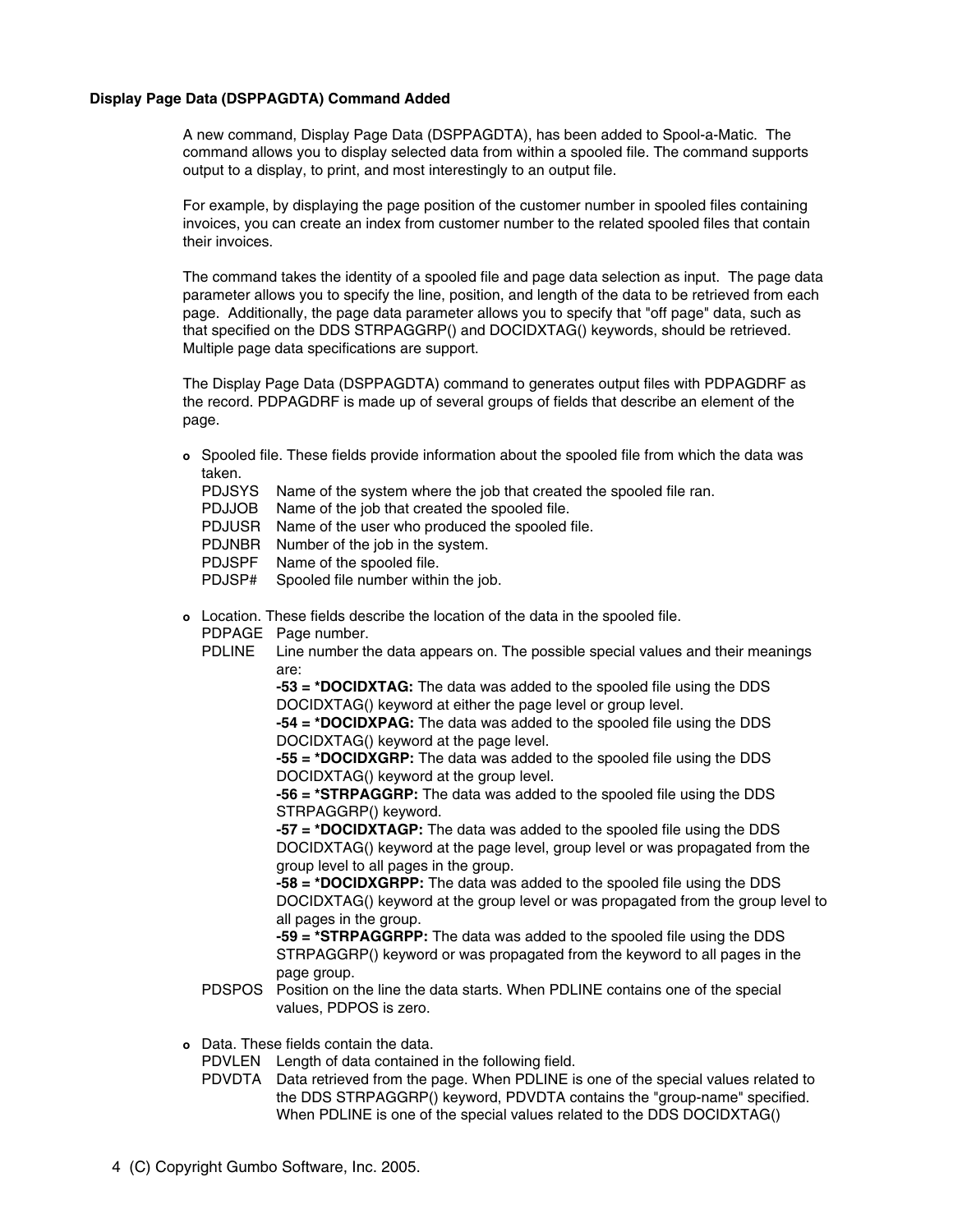keyword, PDVDTA contains the "attribute-value" specified.

PDNLEN Length of data contained in the following field.

PDNDTA Name data. When PDLINE is one of the special values related to the DDS DOCIDXTAG() keyword, PDNDTA contains the "attribute-name" specified otherwise it is blank.

# **Page Counted Added To Message**

When \*PAGDTA is specified and not all pages are processed, a message is issued. The message now includes the count of pages omitted.

#### **California Customers Do Not Receive CD**

The California Board Of Equalization asserts that mailing a CD to California is equivalent to opening an office in the state for the purposes of forming a nexus and thus requires the collection of state sales tax. We believe the assertion will ultimately be overturned but aren't willing to argue the point ourselves. Until then California customers can download the new release from http://www.gumbo.com/downloads.html

#### **PDF Generator Corrections And Updates**

- o The ability to process and render image data compressed using the TIFF LZW compression method was added.
- o Print positioning of tabbed, superscripted, subscripted text improved for some OfficeVision spooled files.
- o Removed erroneous warning message issued when processing print text SetExtendedColor control.
- o Graphics marker drawing orders have been implemented.
- o Medium map specified constant back overlays have been implemented.
- o Text suppression through specification of suppression local identifiers, which are sometimes found in medium maps, has been implemented.
- o Underlining of long sequences of SCS variable pitch font data can exceed the size of the internal variable used in Acrobat releases before 6.0. The underlined data appears misaligned with older versions of Acrobat. PDF is now generated to work around this limit.
- o For IM images, if the images bit area was larger than the containing area (i.e. truncation implied), the image data was mishandled resulting in broken PDF.
- o Previously, the dimensions and resolution declared by an IM image were honored as declared. However, actual HPT printers ignore the declaration and force the image to 240 or 300 pel giving different image size results. PDF processing was enhanced to emulate this.

#### **AFP Print File Generator Corrections And Updates**

o Generator updated to share existing print data stream cursor when available.

# **Authorization Component Corrections And Updates**

o Authorization code now enforces requirement that \*LPAR license is run on a partitioned machine. If a formally partitioned machine becomes unpartitioned while the software is running under an \*LPAR license, a grace period is granted.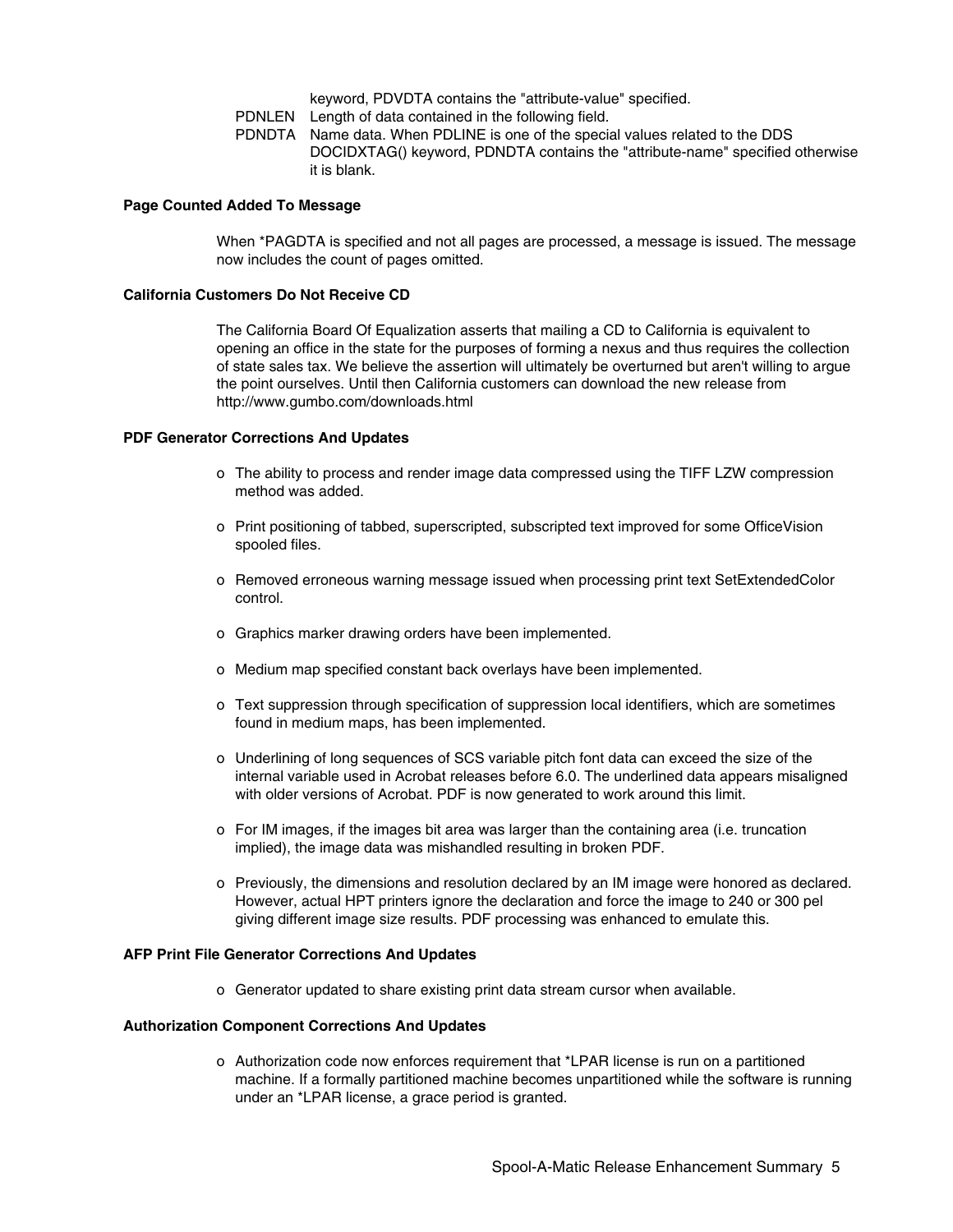# **Configuration Processor Corrections And Updates**

o Service program was not properly clearing an error flag when trying to retrieve the optional QPRTVALS data area. This caused other unrelated code to behave as if there was a failure and end processing.

# **Command Processing Corrections And Updates**

o Output file component support added.

# **Font Processor Corrections And Updates**

o Updated font base data table with addition of undocumented graphic character set global id substitution entries to correct \*FGID imbedding of OCR font 19.

#### **Graphic Object Processing Corrections And Updates**

o Marker graphic order primitives are now processed. Previously they were ignored.

# **Integrated File System Component Corrections And Updates**

o Added zero suppressing binary data type processing for path resolution.

#### **MODCA Processor Corrections And Updates**

- o Enabled processing of medium map specified constant back overlays and add exports.
- o Enabled processing of medium map specified text suppression local ids.

# **Logical Printer Miscellaneous Corrections And Updates**

- o Print device driver was being confused by lines that begin or end with a '/' and misinterpreting the line as a comment that should be dropped.
- o Print device driver was being confused by ampersands included in a quoted string, believing they were unknown variables. Now ampersand variables are edited during initial command retrieval and warnings issued for unrecognized names, but they are copied unmolested during command resolution.
- o Print device driver was improperly calling i5/OS (OS/400) api to update the processed spooled file status resulting in CPF3C1D in the joblog.
- o Improved error message for unknown variable names.

#### **Print Data Stream Processor Corrections And Updates**

- o Added exports to retrieve page count and selected count from page maps.
- o Default print data stream manager now waits for data from an incomplete and open spooled file to become ready instead of failing with message id CPF33D7.

#### **Program Distribution Corrections And Updates**

- o Product installation preserves any product job descriptions when a new release is installed over an old release in order to preserve any customer changes. This caused the CHKPRDOPT command and the Verify that Spool-a-Matic is installed correctly menu option to show a failure. The product exit program has been changed to allow job descriptions from an old release to be honored as "present".
- 6 (C) Copyright Gumbo Software, Inc. 2005.